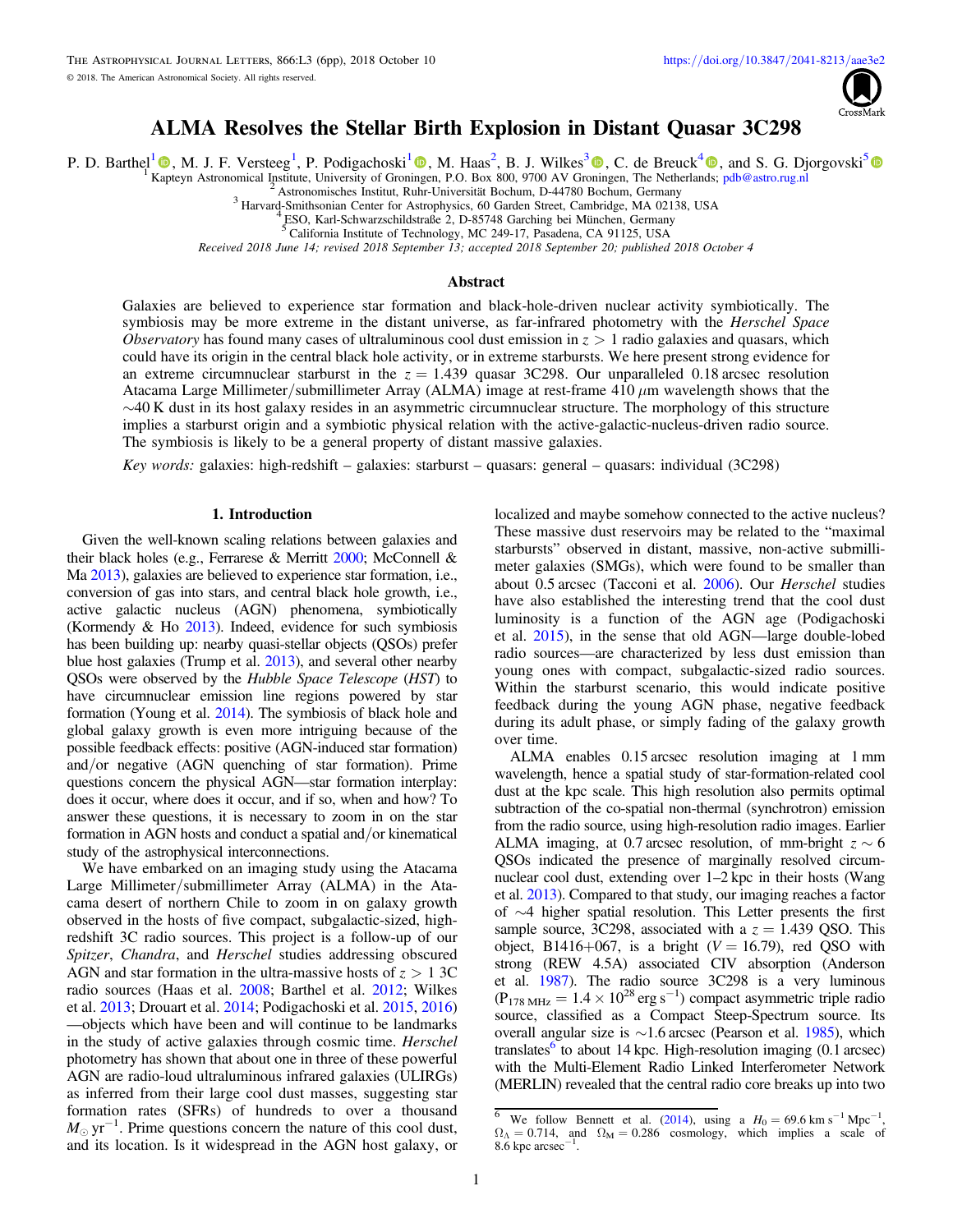components (Akujor et al. [1991](#page-4-0)): a core and jet knot, separated by 0.2 arcsec. The radio source has strong spatial radio depolarization inhomogeneity (Mantovani et al. [2013](#page-4-0)). 3C298 is one of the strongest dust emitters in the 3C catalog, with significant Herschel detections at 250, 350, and 500  $\mu$ m (Podigachoski et al. [2015](#page-4-0)). The object was detected at 60  $\mu$ m by the Infrared Astronomical Satellite (IRAS; the Faint Source Catalog), and also has single-dish mm and submm detections (Willott et al. [2002;](#page-5-0) Haas et al. [2006](#page-4-0)). Decomposition of its infrared-mm spectral energy distribution (SED) indicates luminous, AGN-heated hot dust and luminous, presumably star formation heated cool dust (Podigachoski et al. [2015](#page-4-0)). The latter implies a well-constrained but model-dependent SFR of 940 $^{+30}_{-40}$  *M*<sub>☉</sub> yr<sup>-1</sup>.

### 2. Observations and Results

ALMA band 7 (1 mm) observations of 3C298 took place on 2016 August 15, with baselines of up to 1.6 km, the phase calibrator J1410+0203, and an on-source integration time of 15 minutes. Standard CASA pipeline calibration was employed at the ALMA European Regional Centre Node in Leiden, The Netherlands. Several steps of CASA imaging were carried out, including phase-only and phase+amplitude self-calibration. The resulting beam is  $0.18 \times 0.16$  arcsec in p.a.  $-5^{\circ}$ , and the final [1](#page-2-0) mm image, shown in Figure 1(a), reaches a  $1\sigma$  noise level of  $37 \mu$ Jy/beam. 3C298 is an asymmetric, slightly bent triple source, with a bright, marginally resolved, central component of  $18.9 \pm 0.04$  mJy.<sup>7</sup> We observe mm lobe radiation about 1 arcsec to the east, and a western lobe much closer in, at 0.4 arcsec from the nucleus.

As alluded to above, the mm radiation from the nucleus of a radio-loud object consists of two parts: the thermal Rayleigh– Jeans tail of the cool (30–40 K) host galaxy dust component, and the synchrotron component of its radio source, the strength of which can be extrapolated from the shape of its radio spectrum. There is also a third component in the form of free– free radiation, but its magnitude is insignificant at 410  $\mu$ m restframe wavelength (Condon [1992](#page-4-0)). To establish the strength and morphology of the cool dust thermal emission in the 3C298 host (that is, its Rayleigh–Jeans tail at 1 mm observed wavelength) we proceeded as follows. We started by analyzing Very Large Array (VLA) Archive data (project BREUGL) at U-band (2 cm, 15 GHz) of 3C298, taken in 1983 October. These observations were carried out in the A-array, yielding an angular resolution of 0.17  $\times$  0.13 arcsec in p.a.  $-54^{\circ}$ , i.e., very similar to our ALMA imaging. Standard AIPS routines including a small final convolution were employed to yield the VLA 2 cm image as shown in Figure [1](#page-2-0)(b), having a noise of 0.87 mJy/beam and resolution identical to the ALMA 1 mm image. Both images, 1a and 1b, were re-gridded to 0.025 arcsec pixels. Their peak values (core and hot spots) coincide to within a pixel, indicating that the 1 mm image is dominated by synchrotron emission. We applied small, milliarcsecond precision shifts to both images, aligning their unresolved peaks to the optical QSO position (using its Gaia position  $14^h19^m08^s1835, +06^o28^t34''819$  (J2000)).

Visual inspection of the 1 mm image suggests a slightly extended circumnuclear morphology underlying the central core-jet structure seen on the VLA 2 cm image. This underlying structure could be due to thermal emission. We investigated its properties by subtracting the cm image from the mm image. First of all, we clipped the two images at their respective  $3\sigma$ level. Besides accurate alignment, subtraction requires an estimate of the spectral index between the two data sets, accounting for possible spectral index gradients. Considering the outer lobes including the hot spots, we find 2 cm to 1 mm spectral indices of  $-1.6$  and  $-1.5$  for their integrated emission, east and west, respectively. The central structure is expected to have a flatter spectral index. Ensuring milliarcsec peak alignment, we subtracted the 2 cm image from the 1 mm image using a range of spectral indices, reasoning as follows.

The ALMA peak is obviously not 100% thermal, as already mentioned. While this is unlikely (see Haas et al. [2006](#page-4-0)), let us suppose it is 0% thermal, or 100% synchrotron. This implies a (pure synchrotron) spectral index  $\alpha_{2 \text{ cm}}^{1 \text{ mm}} = -0.9 \text{ } (S_{\nu} \propto \nu^{\alpha}).$ Adopting that scaling factor for the subtraction of the 2 cm emission from the 1 mm emission yields the image, shown in Figure  $2(a)$  $2(a)$ , having zero central intensity and a marginally resolved clump of strength  $0.70 \pm 0.07$  mJy with a sharp edge, about 0.1 arcsec west of the peak/QSO location. That structure is part of an extended plateau of size ∼0.5 arcsec (∼4.5 kpc), with a strong negative jet residual, caused by too much subtracted jet emission. The plateau has a secondary peak at the end of a curved tail-like extension, located south of the end of the synchrotron jet. The choice of a synchrotron spectral index  $\alpha_{2 \text{ cm}}^{1 \text{ mm}} = -1.0$  yields a more luminous (3.1  $\pm$  0.06 mJy) and larger, more "organic" thermal structure, now with nonzero flux at the QSO position, still part of the extended ∼4.5 kpc plateau with the tail-like extension. That thermal structure is shown in Figure  $2(b)$  $2(b)$ . The depression east of the peak is due to the subtraction of too much (steeper spectrum) jet emission. Image subtraction with spectral indices steeper than  $-1.0$ yields pronounced residual emission at the QSO position, presumably non-thermal. The fact that the 3C298 2 cm core has a steep synchrotron spectrum with spectral index of at least 0.9 indicates unresolved jet emission (indeed observed with verylong-baseline interferometry; Fanti et al. [2002](#page-4-0)), and furthermore that any free–free radiation contribution is negligible.

Hence, although its precise morphology remains to be determined, 3C298 has asymmetrically extended, circumnuclear thermal 1 mm emission, of strength at least 0.7 mJy but more likely ∼3.0 mJy. The latter implies that ∼16% of the core 1 mm flux density of 18.9 mJy resides in the thermal structure, while the remaining ∼84% accounts for ∼15.8 mJy nuclear (core+jet) synchrotron radiation. Of course, there may be additional thermal emission under the jet. Our ALMA-measured thermal core contribution is most likely larger than the 2.1 mJy earlier estimated using a simple  $T = 50$  K graybody fit to the 450 and 850  $\mu$ m flux densities (Haas et al. [2006](#page-4-0)). This is not unexpected, as the actual cool dust temperature appears to be lower: Podigachoski et al. ([2015](#page-4-0)) find 37.9 K, implying more thermal radiation at 1 mm. In the meantime, our ALMA-determined thermal 1 mm flux density does not change the value of the SED-inferred SFR of  $940^{+30}_{-40} M_{\odot}$  yr<sup>-1</sup> (Podigachoski et al. [2015](#page-4-0)), which combines the far-infrared photometry—most importantly the Herschel Spectral and Photometric Imaging Receiver flux densities with the earlier, less-precise mm estimates.

<sup>7</sup> Quoted 1-sigma errors represent the combination of image and component fitting noise; formally, there is another 5% ALMA absolute flux density uncertainty.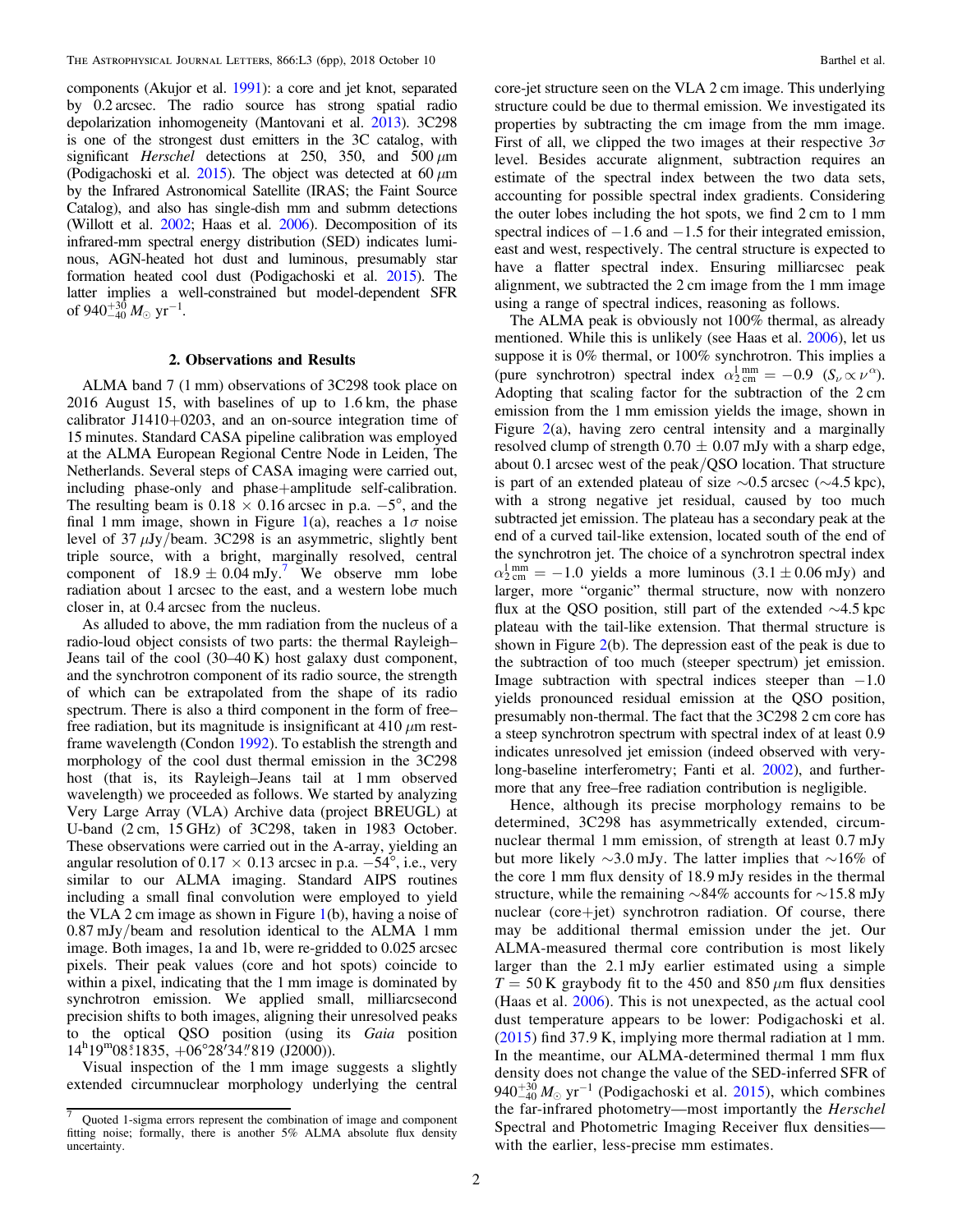<span id="page-2-0"></span>



Figure 1. ALMA 1 mm image of 3C298 and its Very Large Array (VLA) 2 cm image, at identical resolution of 0.18 × 0.16 arcsec in p.a. −5°, top and bottom, respectively. The resolving beams are shown in the bottom-left corners; the peak flux densities are 0.0146 and 0.210 Jy/beam, for the 1 mm and 2 cm image, respectively. The ALMA image 1 $\sigma$  noise is 37  $\mu$ Jy/beam, the VLA image 1 $\sigma$  noise is 0.87 mJy/beam. The +-signs indicate the position of the optical QSO.

## 3. Discussion

Figure [3](#page-4-0) presents the cool dust emission in 3C298 with the contours of the high-resolution VLA 2 cm image overlaid. As described above, the images were aligned using the location of the unresolved synchrotron peak. We conclude that the coeval starburst in the 3C298 host galaxy occurs in an extended kpc-sized region and note with interest that these dimensions are similar to those of the circumnuclear starforming rings observed in nearby low-luminosity AGN hosts (Barth et al. [1995;](#page-4-0) Colina et al. [1997](#page-4-0)), and the dust structures observed in very distant QSOs (Wang et al. [2013](#page-5-0)).

Two possible occurrences of radio jet−starburst interaction in 3C298 are noteworthy. First, we observe a clump of cool dust about 0.2 arcsec toward the southeast, where a radio knot (visible on the 6 cm MERLIN image; Akujor et al. [1991](#page-4-0)) marks

the deflection of the jet toward pure-east. This feature recalls jet-triggered star formation (Dey et al. [1997](#page-4-0)) but could also represent an interstellar medium (ISM) density gradient with associated star formation, causing jet deflection. As seen from Figure [3](#page-4-0) (and on the MERLIN 6 cm image), the 0.6 arcsec triple radio source centered on the 3C298 nucleus is well aligned; its eastern end, 0.2 arcsec east-southeast from the nucleus, marks the jet deflection location toward the eastern lobe. HST rest-frame ultraviolet and visible observations have shown (Hilbert et al. [2016](#page-4-0)) that the host galaxy of 3C298 has a disturbed structure toward the east-southeast. Second, the star formation plateau is asymmetrically extended toward the west. That is also the direction toward the closer lobe, which is, at  $\sim$ 3 kpc distance, probably still within the host galaxy. This suggests an ISM density enhancement toward the west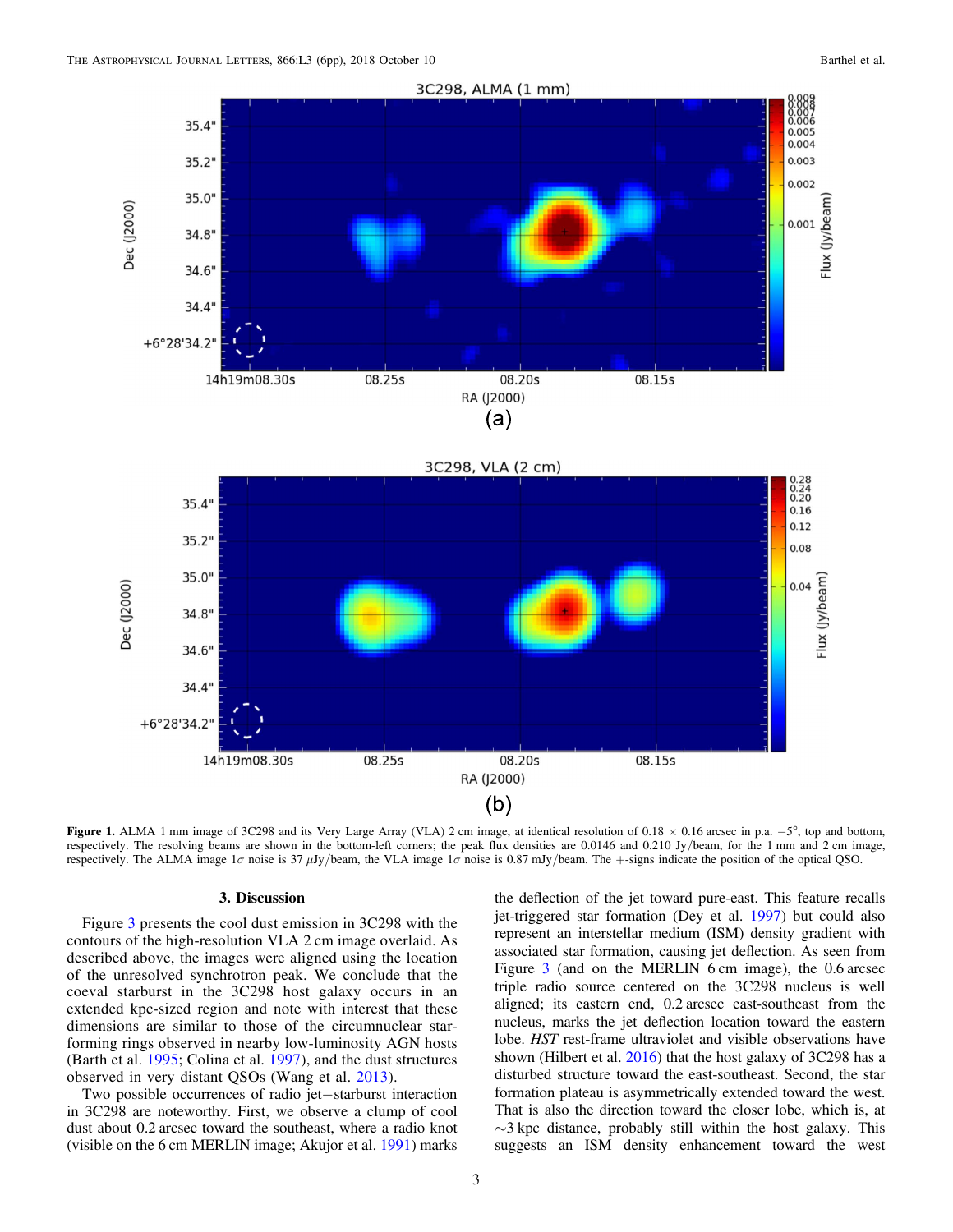<span id="page-3-0"></span>



Figure 2. Two representations of the (1 mm minus 2 cm) residual structure in 3C298 (see the text). The top image, having a noise of 71  $\mu$ Jy/beam, results from adopting a spectral index −0.9. The blue features are strongly negative and result from the subtraction of too much synchrotron emission. The bottom image, having a noise of 57 μJy/beam, shows the zoomed-in thermal residual structure, i.e., the circumnuclear cool dust emission in the 3C298 host galaxy, obtained adopting a spectral index −1.0. The +-signs indicate the position of the non-thermal peak, coinciding with the optical QSO position.

resulting in jet-induced star formation or simply jet advancement frustration. On the other hand, we cannot rule out projection effects of a symmetric triple radio source, with the quasar radio axis observed at a small angle, its eastern jet approaching and its western side observed at an earlier stage, hence closer to the core due to differential light travel time effects. In fact, Drouart et al. ([2012](#page-4-0)) proposed a jet inclination of 31° for the 3C298 radio source. Kinematic data at increased spatial resolution and starburst age dating are required to firmly establish the presence or absence of interaction and physical feedback. While 2D-spectroscopy of the 3C298 host galaxy at near-infrared and mm-wavelengths was recently claimed to demonstrate galactic scale feedback driven by the AGN (Vayner et al. [2017](#page-5-0)), we argue that those observations can equally well be explained within the nuclear starburst (+wind) scenario advocated here. In fact, the ionized gas winds reported from those observations (Vayner et al. [2017](#page-5-0)) show no clear

connection to the radio jets, the reported CO-disk (their Figure 7) coincides with and has comparable size and asymmetry to the circumnuclear dust structure that we find, $\frac{8}{3}$  and they together support the central starburst hypothesis. We also note that the cool dust emission being attributed to excessive kpcscale host star formation supports the hypothesis of starburstdriven superwinds being the origin of associated heavy element absorption in QSO optical−ultraviolet spectra (Heckman et al. [1990](#page-4-0); Barthel et al. [2017](#page-4-0)), which is a key feature of the present reddened QSO 3C298 (Anderson et al. [1987](#page-4-0)).

jylbe

Finally, and most importantly, our identification of the cool dust emission as originating from a starburst gives confidence in that mechanism being the hitherto tacitly assumed (e.g., Drouart et al. [2014](#page-4-0); Leipski et al. [2014](#page-4-0); Ma & Yan [2015](#page-4-0);

ALMA does not observe dust at 16 kpc southeast, where Vayner et al. ([2017](#page-5-0)) find another CO clump.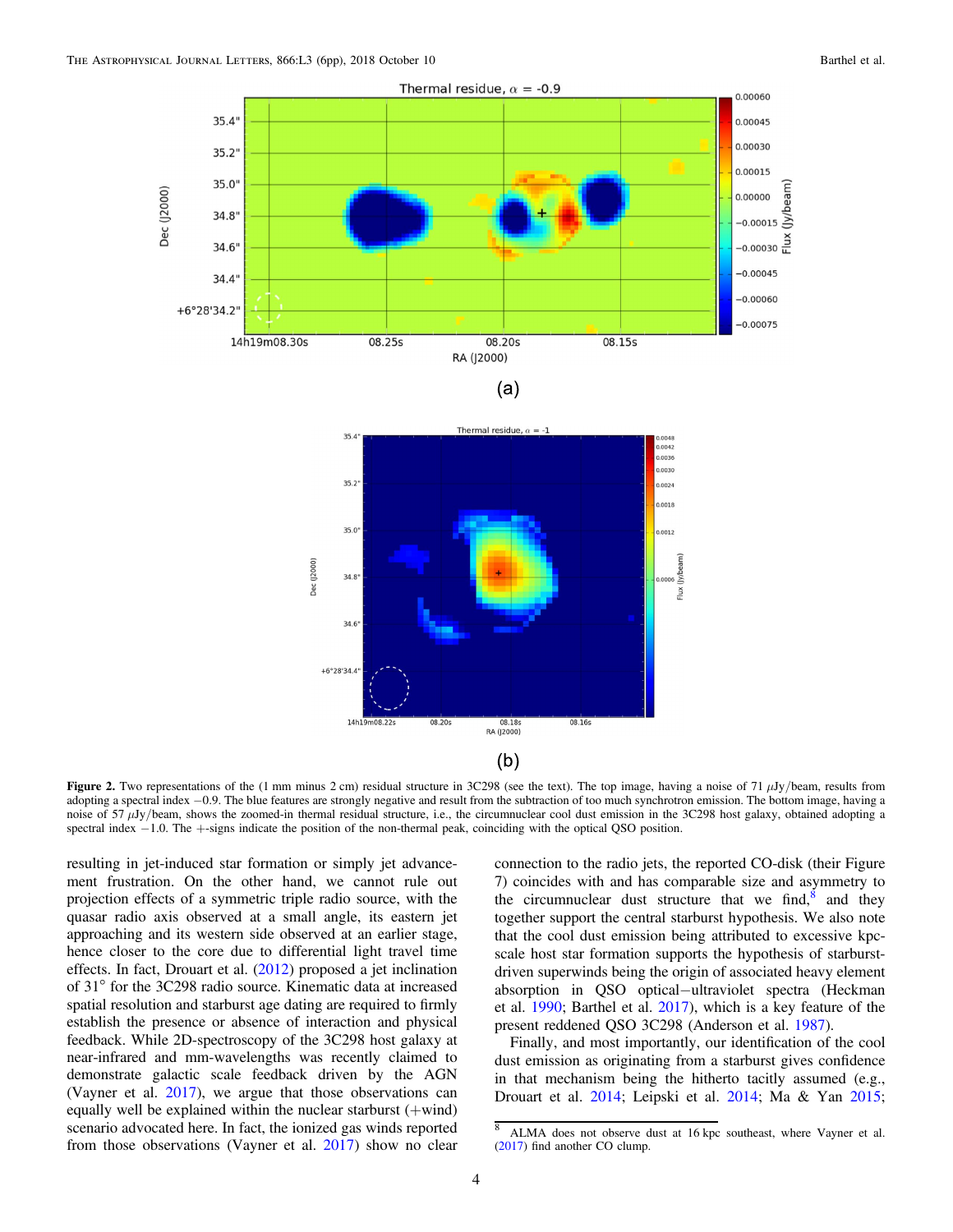<span id="page-4-0"></span>

Figure 3. Overlay of the asymmetric cool dust structure in the central regions of the 3C298 host galaxy, and the VLA 2 cm image contours of its radio source. The contours are at 3, 6, 24, 72  $\times$  0.87 mJy/beam.

Podigachoski et al. 2015, [2016;](#page-5-0) Pitchford et al. 2016; Westhues et al. [2016](#page-5-0)) source of the long-wavelength far-infrared emission. There is no doubt that early-epoch AGN hosts are very dynamic systems (Dey et al. 1997; Vayner et al. [2017](#page-5-0); Nesvadba et al. 2017), and indeed our ALMA imaging has now observed a stellar birth explosion in the circumnuclear regions of the extremely powerful AGN 3C298. Higher-resolution ALMA studies must be sought to reveal the morphological details of the starburst, while high-resolution imaging with the forthcoming James Webb Space Telescope may reveal the newly formed star clusters.

# 4. Conclusions

The suspected—on the basis of its SED—extreme starburst in the host galaxy of quasar 3C298 is indeed observed, and found to occupy its central regions. Its morphology implies a symbiotic physical relation with the AGN-driven radio source, the precise nature of which remains to be determined. Our ALMA image proves that attributing the cool thermal emission in the 3C298 SED to starburst heating is correct. Given the frequent incidence of ultraluminous  $T \sim 40$  K dust emission in high-redshift AGN, the symbiotic occurrence of starbursts and black hole accretion is likely to be widespread.

The assistance of Drs. L. Guzman-Ramirez and Y. Contreras at Allegro, the European ALMA Regional Centre Node in Leiden, and of Groningen BSc D. Bartels is gratefully acknowledged. P.D.B. acknowledges the hospitality of NRAO Socorro, where the manuscript was finalized. B.J.W. acknowledges the support of NASA Contract NAS8-03060 (CXC). S.G.D. was supported in part by the NSF grants AST-1413600 and AST-1518308, and by the Ajax Foundation. We acknowledge careful reading and insightful comments by the referee. This Letter makes use of the following ALMA data: ADS/ JAO.ALMA#2015.1.00754.S. ALMA is a partnership of ESO (representing its member states), NSF (USA) and NINS (Japan), together with NRC (Canada), NSC and AS/AA (Taiwan), and KASI (Republic of Korea), in cooperation with

the Republic of Chile. The Joint ALMA Observatory is operated by ESO, AUI/NRAO and NAOJ.

# ORCID iDs

- P. D. Barthe[l](https://orcid.org/0000-0002-0106-5776) **[https:](https://orcid.org/0000-0002-0106-5776)//orcid.org/[0000-0002-0106-5776](https://orcid.org/0000-0002-0106-5776)**
- P. Podigachoski @ [https:](https://orcid.org/0000-0003-3836-710X)//orcid.org/[0000-0003-3836-710X](https://orcid.org/0000-0003-3836-710X)
- B. J. Wilkes  $\bullet$  [https:](https://orcid.org/0000-0003-1809-2364)//orcid.org/[0000-0003-1809-2364](https://orcid.org/0000-0003-1809-2364)
- C. de Breuck  $\bullet$  [https:](https://orcid.org/0000-0002-6637-3315)//orcid.org/[0000-0002-6637-3315](https://orcid.org/0000-0002-6637-3315)
- S. G. Djorgovski  $\bullet$  [https:](https://orcid.org/0000-0002-0603-3087)//orcid.org/[0000-0002-0603-3087](https://orcid.org/0000-0002-0603-3087)

#### References

- Akujor, C. E., Spencer, R. E., Zhang, F. J., et al. 1991, [MNRAS,](https://doi.org/10.1093/mnras/250.1.215) [250, 215](http://adsabs.harvard.edu/abs/1991MNRAS.250..215A) Anderson, S. F., Weymann, R. J., Foltz, C. B., & Chaffee, F. H., Jr 1987, [AJ](https://doi.org/10.1086/114468)[,](http://adsabs.harvard.edu/abs/1987AJ.....94..278A) [94, 278](http://adsabs.harvard.edu/abs/1987AJ.....94..278A)
- Barth, A. J., Ho, L. C., Filippenko, A. V., & Sargent, W. L. W. 1995, [AJ](https://doi.org/10.1086/117580)[,](http://adsabs.harvard.edu/abs/1995AJ....110.1009B) [110, 1009](http://adsabs.harvard.edu/abs/1995AJ....110.1009B)
- Barthel, P., Haas, M., Leipski, C., & Wilkes, B. 2012, [ApJL](https://doi.org/10.1088/2041-8205/757/2/L26), [757, L26](http://adsabs.harvard.edu/abs/2012ApJ...757L..26B)
- Barthel, P., Podigachoski, P., Wilkes, B., & Haas, M. 2017, [ApJL](https://doi.org/10.3847/2041-8213/aa7631), [843, L16](http://adsabs.harvard.edu/abs/2017ApJ...843L..16B)
- Bennett, C. L., Larson, D., Weiland, J. L., & Hinshaw, G. 2014, [ApJ,](https://doi.org/10.1088/0004-637X/794/2/135) [794, 135](http://adsabs.harvard.edu/abs/2014ApJ...794..135B)
- Colina, L., García-Vargas, M. L., González Delgado, R. M., et al. 1997, [ApJL](https://doi.org/10.1086/310945)[,](http://adsabs.harvard.edu/abs/1997ApJ...488L..71C) [488, L71](http://adsabs.harvard.edu/abs/1997ApJ...488L..71C)
- Condon, J. J. 1992, [ARA&A](https://doi.org/10.1146/annurev.aa.30.090192.003043), [30, 575](http://adsabs.harvard.edu/abs/1992ARA&A..30..575C)
- Dey, A., van Breugel, W., Vacca, W. D., & Antonucci, R. 1997, [ApJ,](https://doi.org/10.1086/304911) [490, 698](http://adsabs.harvard.edu/abs/1997ApJ...490..698D)
- Drouart, G., de Breuck, C., Vernet, J., et al. 2012, [A&A,](https://doi.org/10.1051/0004-6361/201220059) [548, A45](http://adsabs.harvard.edu/abs/2012A&A...548A..45D)
- Drouart, G., de Breuck, C., Vernet, J., et al. 2014, [A&A,](https://doi.org/10.1051/0004-6361/201323310) [566, A53](http://adsabs.harvard.edu/abs/2014A&A...566A..53D)
- Fanti, C., Fanti, R., Dallacassa, D., et al. 2002, [A&A,](https://doi.org/10.1051/0004-6361:20021410) [396, 801](http://adsabs.harvard.edu/abs/2002A&A...396..801F)
- Ferrarese, L., & Merritt, D. 2000, [ApJL](https://doi.org/10.1086/312838), [539, L9](http://adsabs.harvard.edu/abs/2000ApJ...539L...9F)
- Haas, M., Chini, R., Müller, S. A. H., Bertoldi, F., & Albrecht, M. 2006, [A&A](https://doi.org/10.1051/0004-6361:20054121)[,](http://adsabs.harvard.edu/abs/2006A&A...445..115H) [445, 115](http://adsabs.harvard.edu/abs/2006A&A...445..115H)
- Haas, M., Willner, S. P., Heymann, F., et al. 2008, [ApJ](https://doi.org/10.1086/592085), [688, 122](http://adsabs.harvard.edu/abs/2008ApJ...688..122H)
- Heckman, T. M., Armus, L., & Miley, G. K. 1990, [ApJ](https://doi.org/10.1086/191522), [74, 833](http://adsabs.harvard.edu/abs/1990ApJS...74..833H)
- Hilbert, B., Chiaberge, M., Kotyla, J. P., et al. 2016, [ApJS,](https://doi.org/10.3847/0067-0049/225/1/12) [225, 12](http://adsabs.harvard.edu/abs/2016ApJS..225...12H)
- Kormendy, J., & Ho, L. C. 2013, [ARA&A,](https://doi.org/10.1146/annurev-astro-082708-101811) [51, 511](http://adsabs.harvard.edu/abs/2013ARA&A..51..511K)
- Leipski, C., Meisenheimer, K., Walter, F., et al. 2014, [ApJ](https://doi.org/10.1088/0004-637X/785/2/154), [785, 154](http://adsabs.harvard.edu/abs/2014ApJ...785..154L)
- Ma, Z., & Yan, H. 2015, [ApJ,](https://doi.org/10.1088/0004-637X/811/1/58) [811, 58](http://adsabs.harvard.edu/abs/2015ApJ...811...58M)
- Mantovani, F., Rossetti, A., Junor, W., Saikia, D. J., & Salter, C. J. 2013,  $A, 555, A4$  $A, 555, A4$
- McConnell, N. J., & Ma, C.-P. 2013, [ApJ,](https://doi.org/10.1088/0004-637X/764/2/184) [764, 184](http://adsabs.harvard.edu/abs/2013ApJ...764..184M)
- Nesvadba, N. P. H., Drouart, G., de Breuck, C., et al. 2017, [A&A,](https://doi.org/10.1051/0004-6361/201629357) [600, A121](http://adsabs.harvard.edu/abs/2017A&A...600A.121N)
- Pearson, T. J., Perley, R. A., & Readhead, A. C. S. 1985, [AJ](https://doi.org/10.1086/113782), [90, 738](http://adsabs.harvard.edu/abs/1985AJ.....90..738P)
- Pitchford, L. K., Hatziminaoglou, E., Feltre, A., et al. 2016, [MNRAS](https://doi.org/10.1093/mnras/stw1840)[,](http://adsabs.harvard.edu/abs/2016MNRAS.462.4067P) [462, 4067](http://adsabs.harvard.edu/abs/2016MNRAS.462.4067P)
- Podigachoski, P., Barthel, P. D., Haas, M., et al. 2015, [A&A](https://doi.org/10.1051/0004-6361/201425137), [575, A80](http://adsabs.harvard.edu/abs/2015A&A...575A..80P)